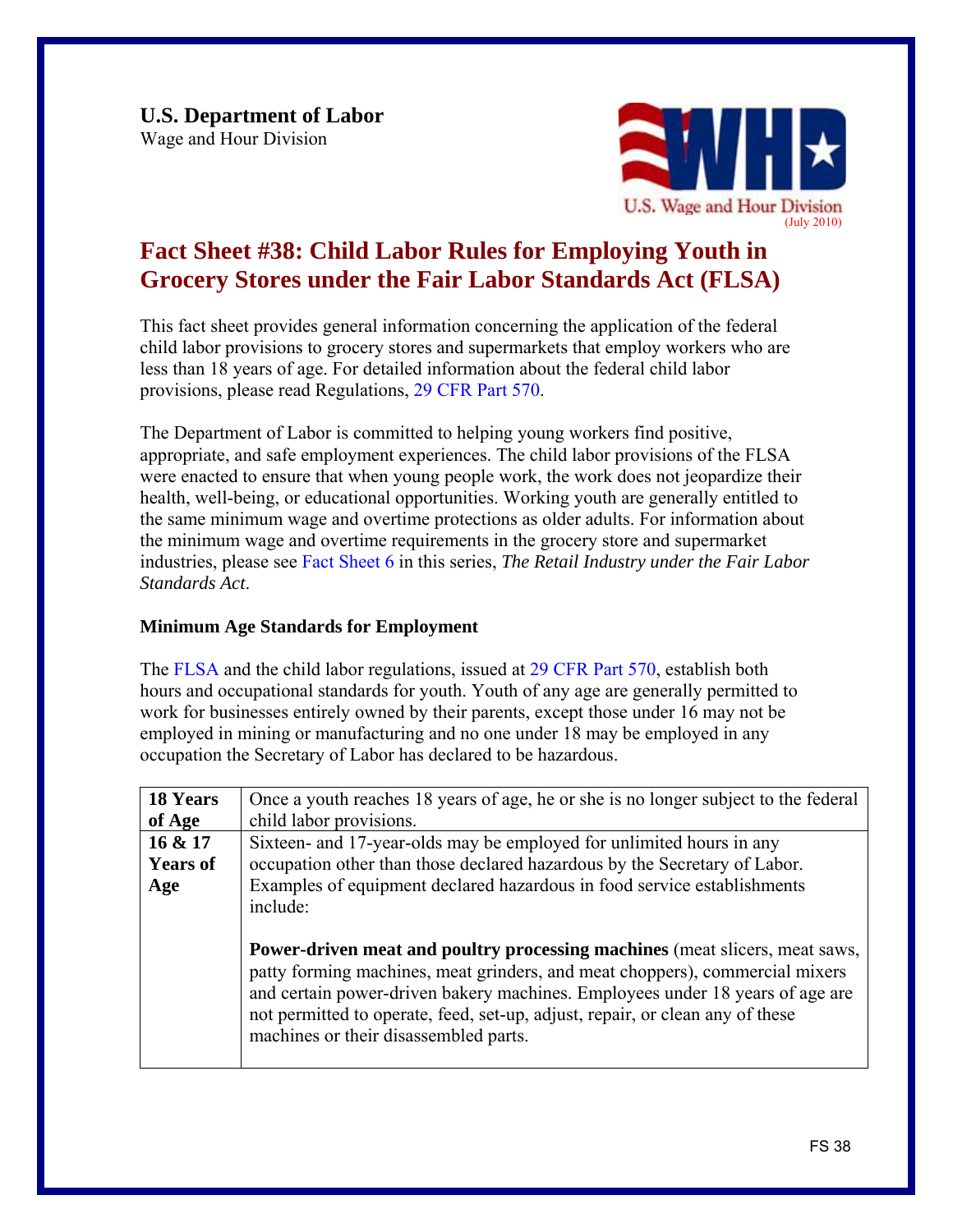| 16 & 17<br><b>Years of</b><br>Age<br><b>Continued</b> |                                                                                                                                                                                                                                                                                                                                                                                                                                                                                                                                                                  | Balers and Compactors. Minors under 18 years of age may not load, operate, or<br>unload balers or compactors. Sixteen- and 17-year-olds may load, but not operate<br>or unload, certain scrap paper balers and paper box compactors under certain<br>specific circumstances. (See Fact Sheet #57: in this series, Hazardous<br>Occupations Order No. 12. Hazardous Occupations Order No. 12, Rules for<br>Employing Youth and the Loading, Operating, and Loading of Power-Driven<br>Balers and Compactors under the Fair Labor Standards Act (FLSA)).<br><b>Motor Vehicles.</b> Generally, no employee under 18 years of age may drive on the<br>job or serve as an outside helper on a motor vehicle on a public road, but 17-<br>year-olds who meet certain specific requirements may drive automobiles and<br>trucks that do not exceed 6,000 pounds gross vehicle weight for limited amounts<br>of time as part of their job. Such minors are, however, prohibited from making<br>time sensitive deliveries (such as pizza deliveries or other trips where time is of<br>the essence) and from driving at night. (See Fact Sheet 34: Child Labor Provision |
|-------------------------------------------------------|------------------------------------------------------------------------------------------------------------------------------------------------------------------------------------------------------------------------------------------------------------------------------------------------------------------------------------------------------------------------------------------------------------------------------------------------------------------------------------------------------------------------------------------------------------------|-----------------------------------------------------------------------------------------------------------------------------------------------------------------------------------------------------------------------------------------------------------------------------------------------------------------------------------------------------------------------------------------------------------------------------------------------------------------------------------------------------------------------------------------------------------------------------------------------------------------------------------------------------------------------------------------------------------------------------------------------------------------------------------------------------------------------------------------------------------------------------------------------------------------------------------------------------------------------------------------------------------------------------------------------------------------------------------------------------------------------------------------------------------------|
| 14 & 15<br><b>Years of</b><br>Age                     | and the Driving of Automobiles and Trucks under the Fair Labor Standard Act.)<br>Fourteen- and 15-year-olds may be employed in restaurants and quick-service<br>establishments outside school hours in a variety of jobs for limited periods of<br>time and under specified conditions. Child Labor Regulations No. 3, 29 C.F.R.<br>570, Subpart C, limits both the time of day and number of hours this age group<br>may be employed as well as the types of jobs they may perform.<br>Hours and times of day<br>Occupation standards for the employment of 14- |                                                                                                                                                                                                                                                                                                                                                                                                                                                                                                                                                                                                                                                                                                                                                                                                                                                                                                                                                                                                                                                                                                                                                                 |
|                                                       | standards for the<br>employment of 14- and<br>15-year-olds:                                                                                                                                                                                                                                                                                                                                                                                                                                                                                                      | and 15-year-olds:                                                                                                                                                                                                                                                                                                                                                                                                                                                                                                                                                                                                                                                                                                                                                                                                                                                                                                                                                                                                                                                                                                                                               |
|                                                       | • outside school hours;<br>school hours are<br>determined by the local<br>public school in the area<br>the minor is residing<br>while employed;<br>• no more than 3 hours on<br>a school day, including<br>Fridays;<br>• no more than 8 hours on<br>a nonschool day;<br>• no more than 18 hours<br>during a week when<br>school is in session;                                                                                                                                                                                                                   | • They may perform cashiering, shelf stocking, and<br>the bagging and carrying out of customer orders.<br>• They may perform clean up work, including the<br>use of vacuum cleaners and floor waxers.<br>• They may perform limited cooking duties<br>involving electric or gas grills that do not entail<br>cooking over an open flame. They may also cook<br>with deep fat fryers that are equipped with and<br>utilize devices that automatically raise and lower<br>the "baskets" into and out of the hot grease of oil.<br>They may not operate NEICO broilers,<br>rotisseries, pressure cookers, <i>fryolators</i> , high-<br>speed ovens, or rapid toasters.<br>• They may not perform any baking activities.                                                                                                                                                                                                                                                                                                                                                                                                                                            |
| 14 & 15<br><b>Years of</b><br>Age                     | no more that 40 hours<br>during a week when<br>school is not in session;<br>between 7 a.m. and 7<br>p.m.—except between                                                                                                                                                                                                                                                                                                                                                                                                                                          | • They may not work in warehousing or load or<br>unload goods to or from trucks or conveyors.<br>• They may not operate, clean, set up, adjust, repair<br>or oil power driven machines including food                                                                                                                                                                                                                                                                                                                                                                                                                                                                                                                                                                                                                                                                                                                                                                                                                                                                                                                                                           |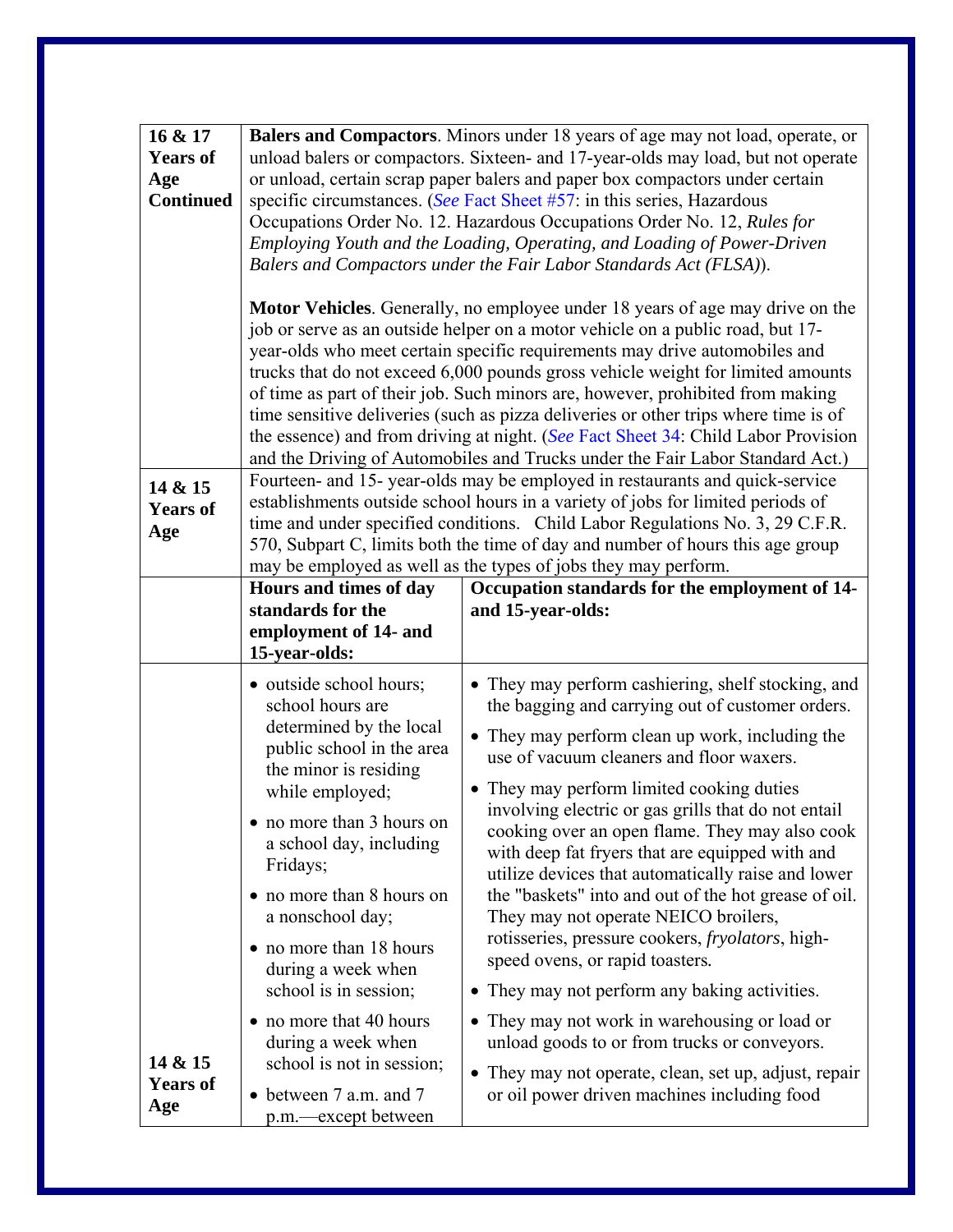| <b>Continued</b>                          | June 1 and Labor day                                                                                                                                                                                                                                                                                                                                                                                                                                   | slicers, grinders, processors, or mixers.                                                                                                                                                                             |
|-------------------------------------------|--------------------------------------------------------------------------------------------------------------------------------------------------------------------------------------------------------------------------------------------------------------------------------------------------------------------------------------------------------------------------------------------------------------------------------------------------------|-----------------------------------------------------------------------------------------------------------------------------------------------------------------------------------------------------------------------|
|                                           | when the evening hour<br>is extended to 9 p.m.                                                                                                                                                                                                                                                                                                                                                                                                         | • They may clean kitchen surfaces and non-power-<br>driven equipment, and filter, transport and<br>dispose of cooking oil, but only when the<br>temperature of the surface and oils do not exceed<br>$100^{\circ}$ F. |
|                                           |                                                                                                                                                                                                                                                                                                                                                                                                                                                        | • They may not operate power-driven lawn<br>mowers or cutters, or load or unload goods to or<br>from trucks or conveyors.                                                                                             |
|                                           |                                                                                                                                                                                                                                                                                                                                                                                                                                                        | • They may not work in freezers or meat coolers,<br>but they may occasionally enter a freezer<br>momentarily to retrieve items.                                                                                       |
|                                           |                                                                                                                                                                                                                                                                                                                                                                                                                                                        | • They are prohibited from working in any of the<br>Hazardous Orders (discussed above for 16- and<br>$17$ -year-olds).                                                                                                |
| <b>Under 14</b><br><b>Years of</b><br>Age | Children under 14 years of age may not be employed in non-agricultural<br>occupations covered by the FLSA, including food service establishments.<br>Permissible employment for such children is limited to work that is exempt from<br>the FLSA (such as delivering newspapers to the consumer and acting). Children<br>may also perform work not covered by the FLSA such as completing minor<br>chores around private homes or casual baby-sitting. |                                                                                                                                                                                                                       |

## **Work Experience and Career Exploration Program (WECEP)**

WECEP is a program designed to provide a carefully planned work experience and career exploration program for 14- and 15-year-old youths who can benefit from a career oriented educational program designed to meet the participants' needs, interests and abilities. The program is aimed at helping youths to become reoriented and motivated toward education and to prepare them for the world of work.

State Departments of Education are granted approval to operate a WECEP by the Administrator of the Wage and Hour Division for a 2-year period. Certain provisions of child labor provisions are modified for 14- and 15-year-old participants during the school term.

- They may work during school hours.
- They may work up to 3 hours on a school day; and as many as 23 hours in a school week.
- They also may work in some occupations that would otherwise be prohibited under a variance issued by the Administrator, but they may not work in manufacturing, mining or any of the 17 Hazardous Occupations.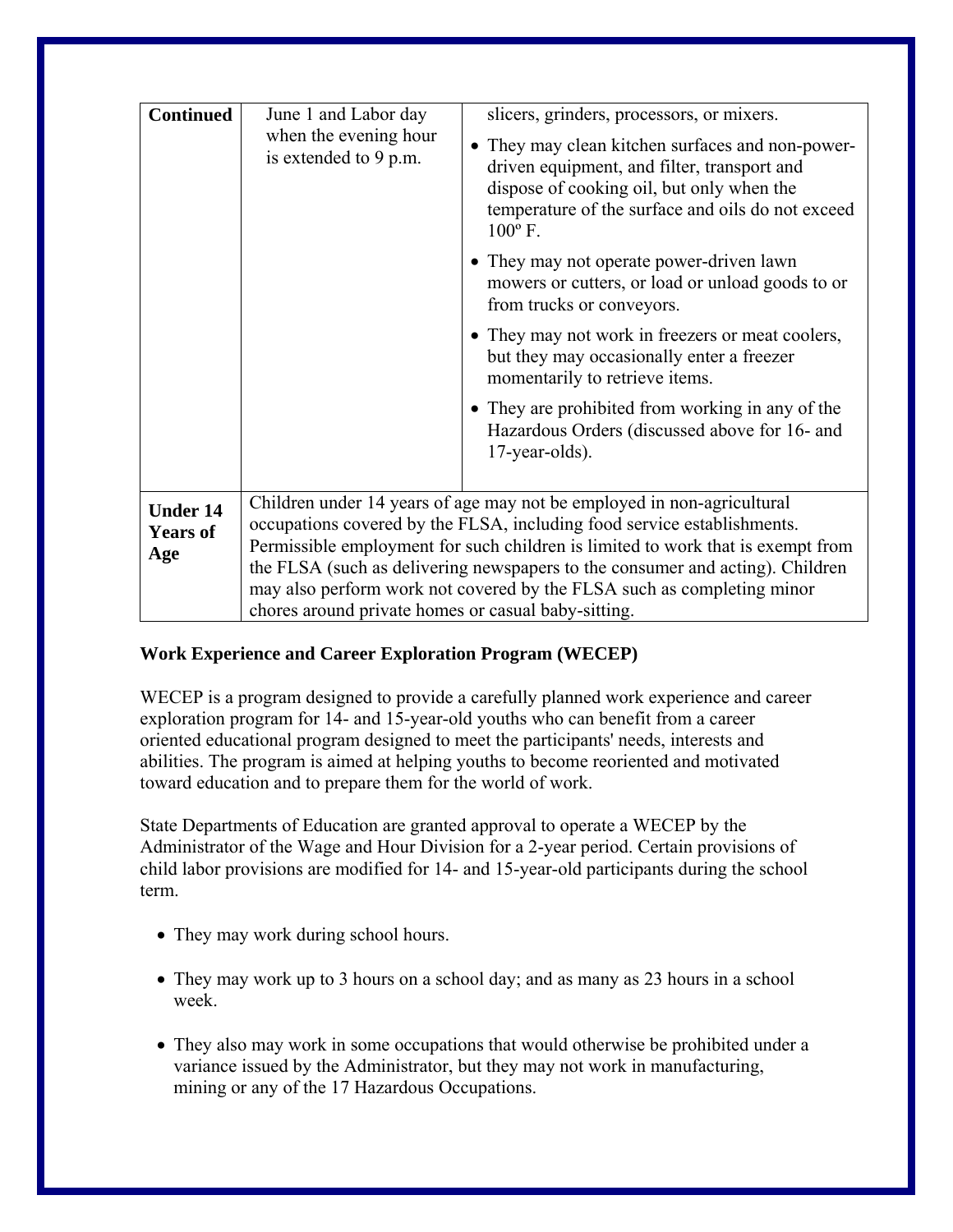Individual employers may partner with participating local school districts in those states authorized to operate WECEPs.

## **Work-Study Program (WSP)**

WSP is a program designed to help academically oriented students enrolled in a college preparatory high school curriculum pursue their college diplomas. Some of the hours standards provisions of Child Labor Regulation No. 3 are varied for certain 14- and 15 year-old students participating in a Department of Labor approved and school-supervised and administered WSP. Participating students must be enrolled in a college preparatory curriculum and identified by authoritative personnel of the school as being able to benefit from the WSP.

Students enrolled in an authorized WSP:

- May work no more than 18 hours in any one week when school is in session, a portion of which may be during school hours, in accordance with the following formula that is based upon a continuous four-week cycle:
	- o In three of the four weeks, the participant is permitted to work during school hours on only one day per week, and for no more than for eight hours on that day.
	- o During the remaining week of the four-week cycle, such minor is permitted to work during school hours on no more than two days, and for no more than for eight hours on each of those two days.
	- o The employment of such minors would still be subject to the remaining time of day and number of hours standards contained Child Labor Regulation No. 3 and discussed earlier in this fact sheet.
- Are held to all the occupation standards established by Child Labor Regulation No. 3.

## **Where to Obtain Additional Information**

**For more information on the FLSA child labor provisions, including a complete list of all hazardous occupation orders, visit the YouthRules! Web site at [www.youthrules.dol.gov.](http://www.youthrules.dol.gov/)** 

For additional information on the Fair Labor Standards Act, visit the Wage and Hour Division Web site: http://www.wagehour.dol.gov and/or call our toll-free information and helpline, available 8 a.m. to 5 p.m. in your time zone, 1-866-4USWAGE (1-866-487-9243).

When state child labor laws differ from the federal provisions, an employer must comply with the higher standard. Links to your state labor department can be found at [www.dol.gov/whd/contacts/state\\_of.htm.](http://www.dol.gov/whd/contacts/state_of.htm)